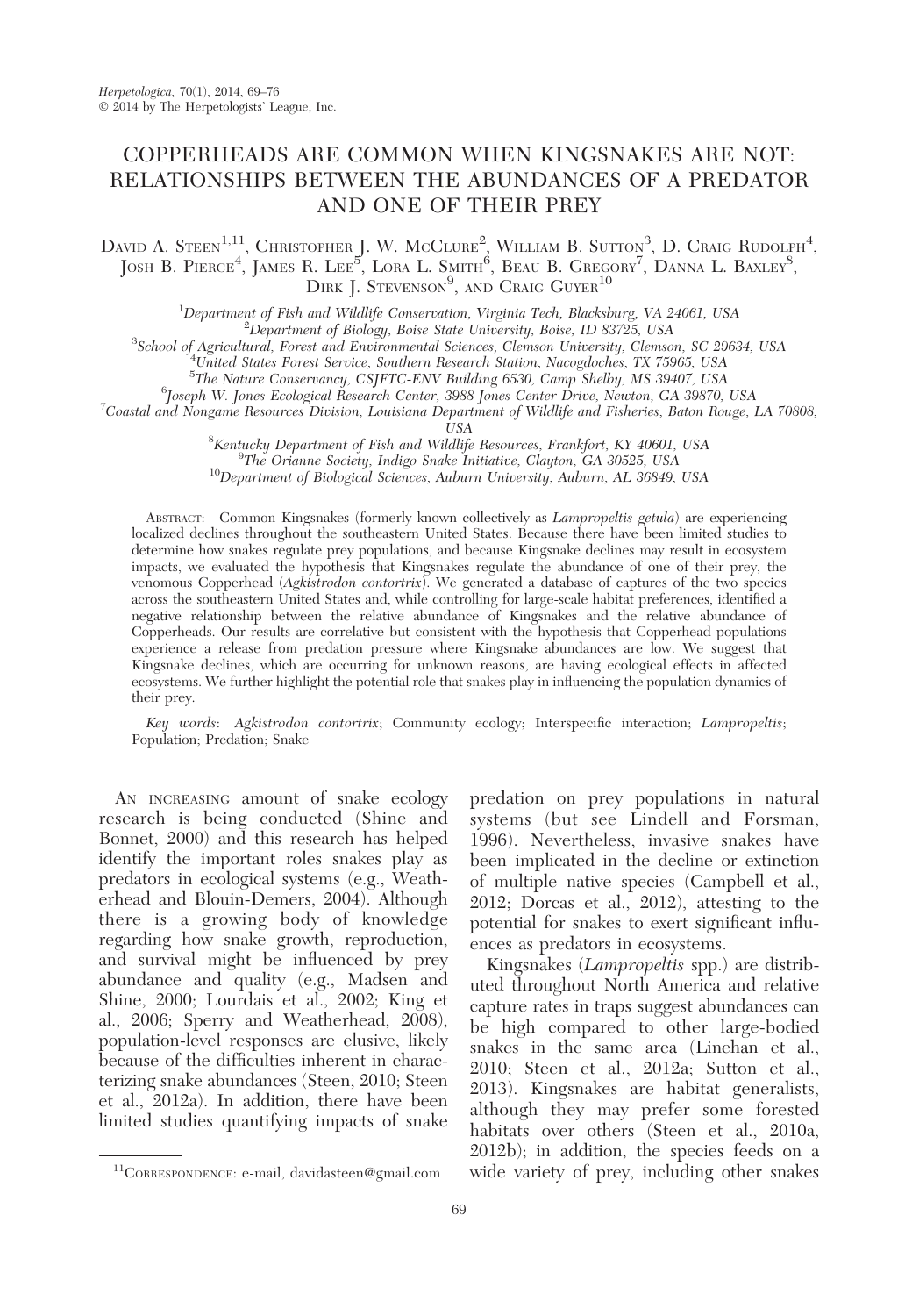(Ernst and Ernst, 2003). Despite their generalist nature, species within this genus are experiencing localized declines in the southeastern United States (Krysko and Smith, 2005; Winne et al., 2007; Stapleton et al., 2008). For example, the Eastern Kingsnake (L. getula) was one of the most commonly encountered snakes within the Conecuh National Forest, Alabama, in the 1970s (Mount, 1980). Thirty years later, however, the species is considered either extirpated or nearly so at that site (Guyer et al., 2007). Over the same time period, the Copperhead (Agkistrodon contortrix) has changed from being an infrequently observed snake in Conecuh National Forest to the most commonly encountered species (e.g., Guyer et al., 2007). Because of the Kingsnake's welldocumented habit of eating Copperheads (Ernst and Ernst, 2003; Sutton et al., 2006), a hypothesis emerged that suggested increases in Copperhead populations have resulted from a release from predation pressure in the near absence of Kingsnakes (although habitat change over this time period in relation to preferred snake habitat has not been evaluated).

Analogous situations have been observed at two other sites. In South Carolina (Ellenton Bay on the Savannah River Site, Aiken County), Kingsnake declines have been documented (Winne et al., 2007), whereas a previously rare congener of Copperheads (i.e., Cottonmouths, Agkistrodon piscivorus) has increased in numbers to the point that it is one of the most commonly encountered species (Willson et al., 2006). Similarly, although once abundant at Paynes Prairie (Alachua County, Florida), Kingsnakes are now considered extirpated as a result of habitat change, collecting, road mortality, and possibly, invasive fire ants (Solenopsis invicta; Krysko and Smith, 2005). Meanwhile, numbers of Cottonmouths have apparently increased there over the last few decades (Smith and Dodd, 2003). In both cases, the ultimate cause of these shifts in relative abundance is unknown but could include responses to habitat change. At least for South Carolina, one hypothesis suggested that Cottonmouths were increasing in number because of a decline in predation from Kingsnakes (Winne et al., 2007).

The ongoing and widespread declines of reptiles constitute a global crisis (Gibbons et al., 2000) and we have little information regarding how snake declines might be affecting the ecosystems in which they occur. The enigmatic declines of Kingsnakes in the southeastern United States provide a means to both identify ecological effects of a snake predator on populations of its prey and describe potential impacts of this ongoing conservation crisis. Therefore, we examined captures of Kingsnakes and Copperheads across the southeastern United States and incorporated large-scale habitat preferences into analyses to evaluate the hypothesis that decreased Kingsnake relative abundances are associated with increased relative abundances of Copperheads.

### MATERIALS AND METHODS

We solicited data from snake surveys that used drift fences in combination with pitfall, box, and/or funnel traps (e.g., Burgdorf et al., 2005; Sutton et al., 2010; Steen et al., 2010b) for at least 2 yr (excluding months when snakes are inactive) throughout the southeastern United States. Our study encompassed portions of the geographic ranges of three currently recognized species (i.e., Eastern Kingsnake [Lampropeltis getula], Speckled Kingsnake [Lampropeltis holbrooki], and Eastern Black Kingsnake [Lampropeltis nigra]) that had previously been considered subspecies of L. getula (Pyron and Burbrink, 2009a,b). Because precise geographic boundaries among these species are unknown and, importantly, they are ecologically similar, we did not distinguish among them in our analyses and hereafter refer to these species collectively as Kingsnakes.

Data were generated via independent longterm monitoring projects (Table 1). We compiled the number of Kingsnakes and Copperheads captured within each trap over the course of a given study/project. Our study area encompassed sites where Kingsnake populations are not thought to have declined (e.g., Ichauway, Georgia; Linehan et al., 2010) as well as areas where it is thought that they have declined precipitously (e.g., Conecuh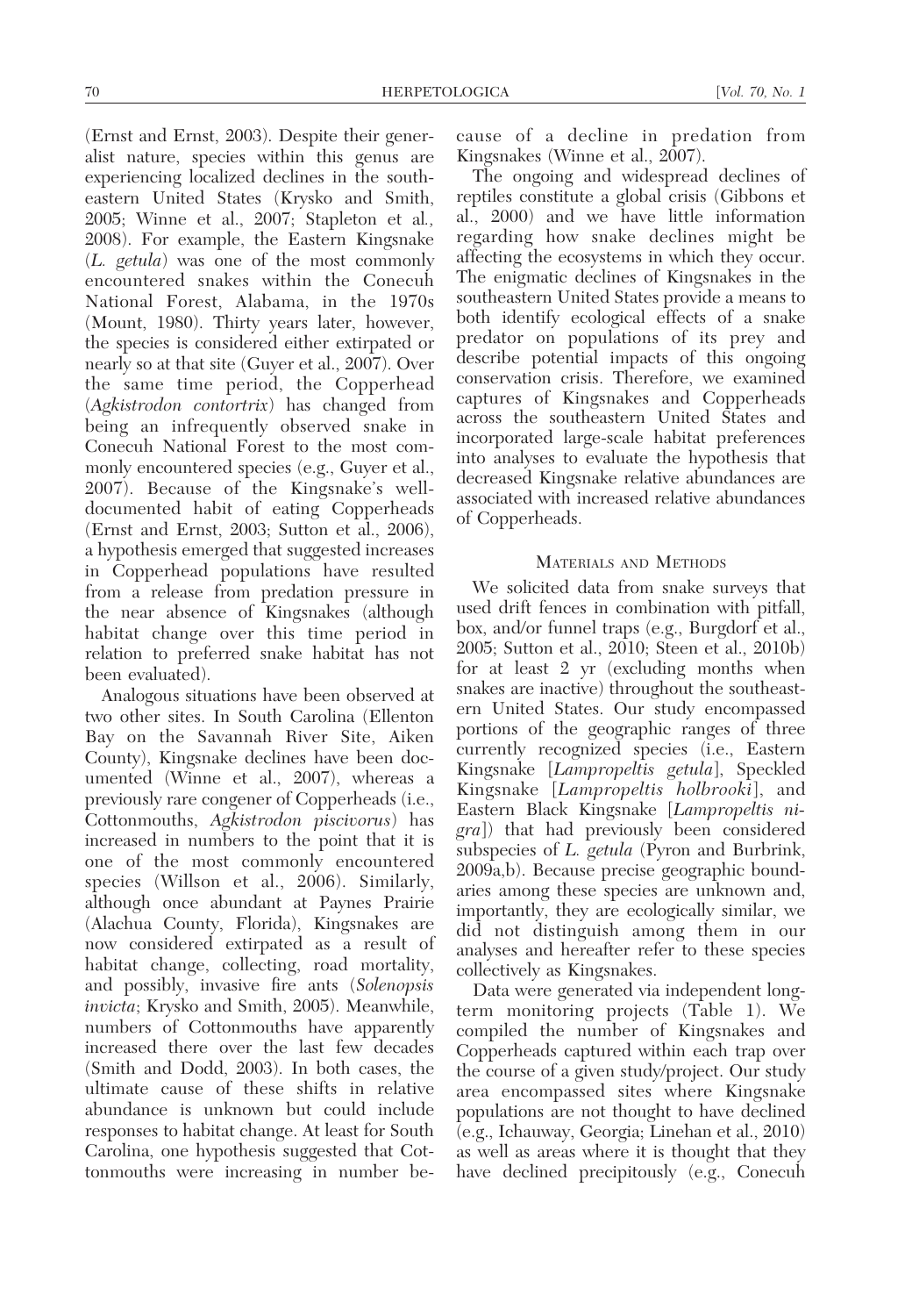| TABLE 1.—Geographic areas and sampling effort of snake-trapping projects in the southeastern United States that     |                                          |  |  |  |
|---------------------------------------------------------------------------------------------------------------------|------------------------------------------|--|--|--|
| generated data used to examine the relationship between relative abundances of Copperheads, Agkistrodon contortrix, |                                          |  |  |  |
|                                                                                                                     | and Kingsnakes, <i>Lampropeltis</i> spp. |  |  |  |

| Location                                          | State       |     |     | Total traps Trap type Years monitored | Reference                                      |
|---------------------------------------------------|-------------|-----|-----|---------------------------------------|------------------------------------------------|
| Fort Stewart Military Reservation                 | Georgia     | 5.  |     |                                       | Funnel 1999–2000 Stevenson et al. (2003)       |
| Conecuh National Forest                           | Alabama     | 12  | Box | 2005–2006                             | Guyer et al. (2007)                            |
| DeSoto National Forest (and surrounding areas)    | Mississippi | 5.  |     |                                       | Funnel 2004–2006 Baxley and Qualls (2009)      |
| Camp Shelby Joint Forces Training Center          | Mississippi | 34  | Box | $2005 - 2009^{\circ}$ Lee (2009)      |                                                |
| Joseph W. Jones Ecological Research Center        |             |     |     |                                       |                                                |
| (Ichauway)                                        | Georgia     | 16  | Box |                                       | 2005–2008 Linehan et al. (2010)                |
| Eglin Air Force Base                              | Florida     | 19  | Box |                                       | 2009–2010 Steen et al. (2013b)                 |
| William B. Bankhead National Forest               | Alabama     | 6   | Box |                                       | $2005 - 2008^b$ Sutton et al. (2010)           |
| Eastern Texas and western Louisiana (various)     |             | 272 | Box |                                       | 1992–2009 <sup>c</sup> Rudolph et al. $(2006)$ |
| Western Louisiana, private industrial timberlands |             | 8   | Box | $2007 - 2009$ <sup>d</sup>            |                                                |

<sup>a</sup> Sixteen traps were monitored for 2 yr and 18 traps were monitored for 3 yr during this time period.<br><sup>b</sup> Individual traps were monitored for a total of 3 yr each during this 4-yr period.<br><sup>c</sup> Individual traps were monit

 $^{\rm c}$  Individual traps were monitored from varying periods of time, from 2 to 7 yr.  $^{\rm d}$  Rudolph et al. (2006) can be consulted for comparable methodology.

National Forest, Alabama; Guyer et al., 2007). Trapping design and sampling effort varied among projects. These differences do not bias the relative numbers of Copperheads and Kingsnakes detected in a given trap, however, and these were the numbers we used to identify any relationships between the two species.

We excluded recapture events on sites where individuals were marked, but this was not possible at 272 of 377 sites. Because of the low recapture rates at sites where all animals were marked (e.g.,  $\leq 10\%$ , Linehan et al., 2010), we suggest this discrepancy does not substantially alter our analysis. In addition, we included traps located in the Florida Panhandle, where Kingsnake declines are suspected but where the Copperhead is at the southern limit of its geographic distribution. We conducted an exploratory post hoc analysis that excluded the traps where individuals were not marked, as well as the traps within the Florida Panhandle, and our results were not qualitatively altered. So, we suggest that these data do not bias our findings and include all observations in our results.

We used the number of captures of a given species as an index of relative abundance. In general, this is a questionable practice because it does not consider how variation in detection probability has influenced observed values (Anderson, 2001). Estimates of snake relative abundances are difficult to quantify, however, in large part because of low detection probabilities (Steen, 2010; Steen et al., 2012a). Until improved methods emerge to address low detection, we make the simplifying assumption that detections of each species reflect their relative abundances.

With the use of an information-theoretic approach, we examined the effects of Kingsnake abundance on the abundance of Copperheads by extending the models hypothesized by Steen et al. (2012b) to describe the distributions of terrestrial snakes in the southeastern United States. Specifically, Steen et al. (2012b) used 2001 National Land Cover Data (NLCD, 30-m pixels; Homer et al., 2004) to characterize the land cover surrounding each of the traps contributing data to the current study and found that Copperhead occupancy was best described by two models that included landscape characteristics (i.e., scrub/shrub, total forest, and open water) within 500 m of each trap (Table 2). In this study, we assumed that habitat features selected by the species were also the important habitat features that influenced abundance.

We used Generalized Linear Mixed Models with a Poisson distribution fit with the Laplace approximation as implemented by the package nlme in R v2.15 (Bates et al., 2011). Each model contained a random intercept for the site in which an individual trap was located. We built models to explain abundance that contained covariates from the two best models that Steen et al. (2012b) used to describe Copperhead occupancy, both with and without a covariate representing the abundance of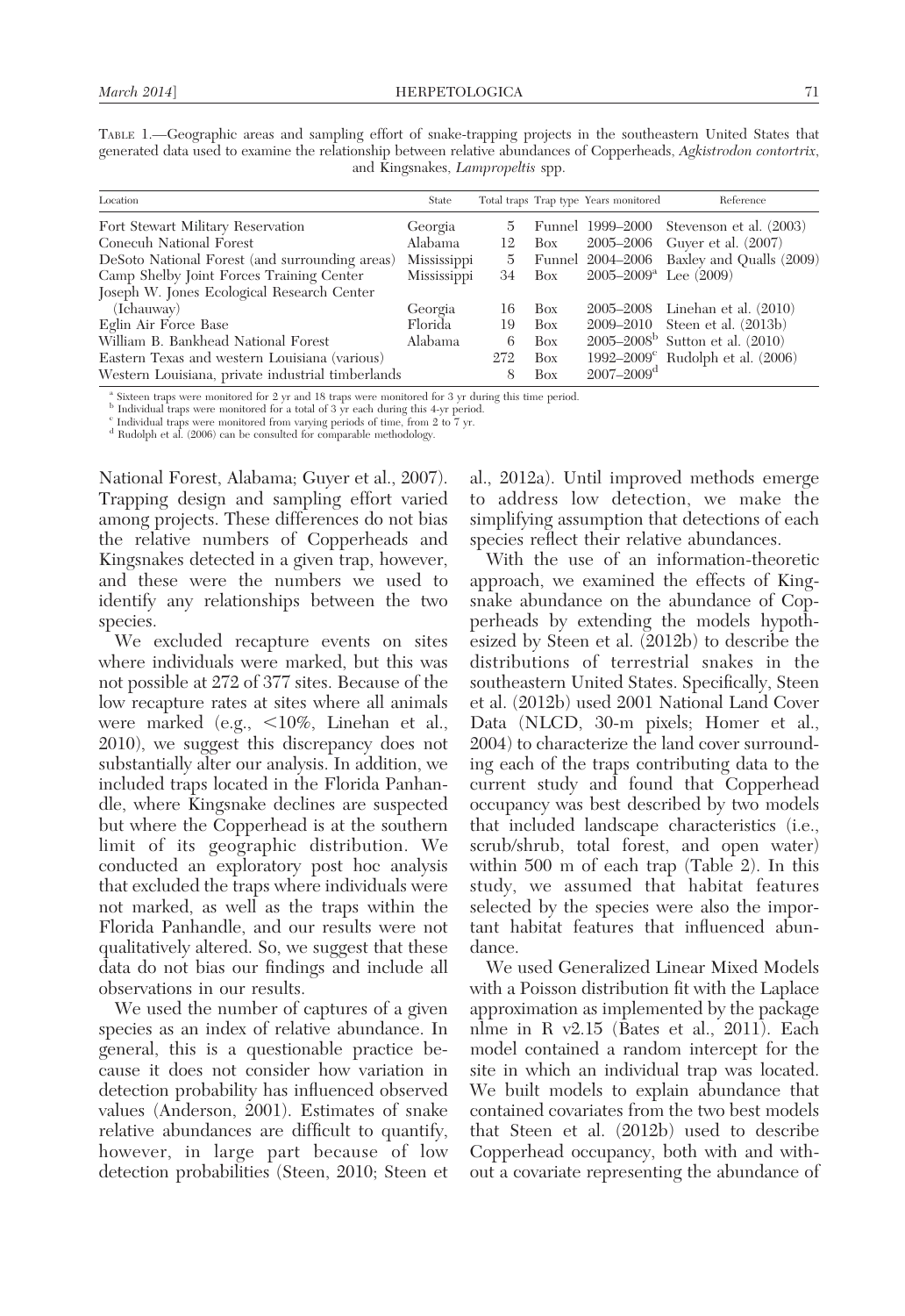| TABLE 2.—Models used to evaluate the relationship between the relative abundances of Kingsnakes (Lampropeltis spp.)      |
|--------------------------------------------------------------------------------------------------------------------------|
| and Copperheads (Agkistrodon contortrix) throughout the southeastern United States. $k =$ number of parameters and $w_i$ |
| $=$ model weight.                                                                                                        |

| Model                         | logLik    | AIC     | $\triangle$ AIC | $w_i$ |
|-------------------------------|-----------|---------|-----------------|-------|
| $King snake + scrub/shrub$    | $-777.89$ | 1563.78 |                 | 0.99  |
| Scrub/shrub                   | $-783.93$ | 1573.85 | 10.07           | 0.01  |
| $King snake + forest + water$ | $-809.38$ | 1628.76 | 64.98           |       |
| $F$ orest + water             | $-816.26$ | 1640.51 | 76.73           |       |
| Kingsnake                     | $-850.56$ | 1707.12 | 143.34          |       |
| Null                          | $-857.52$ | 1719.04 | 155.26          |       |

Kingsnakes. We also evaluated a model that contained only the Kingsnake abundance covariate, as well as a null model (Table 2). We then ranked and compared models with the use of Akaike's Information Criterion (Akaike, 1974).

We further examined whether the relationship between Kingsnake and Copperhead abundances was influenced by habitat quality by testing for relationships between abundances of the two species within areas considered to be high- and low-quality habitat for Copperheads (following Burkett-Cadena et al., 2013). Specifically, because the analysis described above, and Steen et al. (2012b), suggested that Copperhead habitat quality is largely influenced by the amount of scrub/ shrub surrounding a trap, we examined the relationship between Kingsnake and Copperhead abundances in traps with high and low amounts of scrub/shrub habitat surrounding them, separately. To do so, we divided the data set into high and low scrub/shrub areas, and into traps with high and low Kingsnake abundance with the use of K-means clustering. We then developed a mixed Poisson model similar to the ones described above to test for differences in abundance of Copperheads in areas with high and low Kingsnake abundance within high and low scrub/shrub areas, separately (Burkett-Cadena et al., 2013).

## **RESULTS**

We used data from 377 traps distributed among nine projects in our analyses. These traps were open between 2 and 7 yr (Table 1). We recorded captures of 299 Kingsnakes and 2012 Copperheads. Kingsnakes were detected at 122 traps (32%) and Copperheads were

detected at 313 traps (83%); both Kingsnakes and Copperheads were caught at 109 (29%) traps. The number of captures within a given trap ranged from 0 to 12 (mean  $\pm 1$  SE  $= 0.79$  $\pm$  0.09) and 0–89 (5.34  $\pm$  0.35) for Kingsnakes and Copperheads, respectively.

The best model of Copperhead abundance received a majority of the model weight  $(w_i)$ and the next best model had  $\Delta AIC > 10$ (Table 2). This best model indicated that Copperhead abundance was lower in scrub/ shrub habitat ( $\beta = -0.02$ , SE < 0.01) and declined even more so with greater Kingsnake abundance ( $\beta$ =—0.05, SE < 0.01; Fig. 1). Our analysis of Copperhead abundance within traps surrounded by high and low shrub/scrub and containing low and high Kingsnake abundances further revealed a negative relationship between the two species. The beta value for the factor indicating high Kingsnake abundance traps was negative in both high and low scrub/shrub areas ( $\beta = -1.10$ , SE =



FIG. 1.—Relationship between relative abundances of Copperheads (Agkistrodon contortrix) and Kingsnakes (Lampropeltis spp.) in areas trapped for snakes throughout the southeastern United States.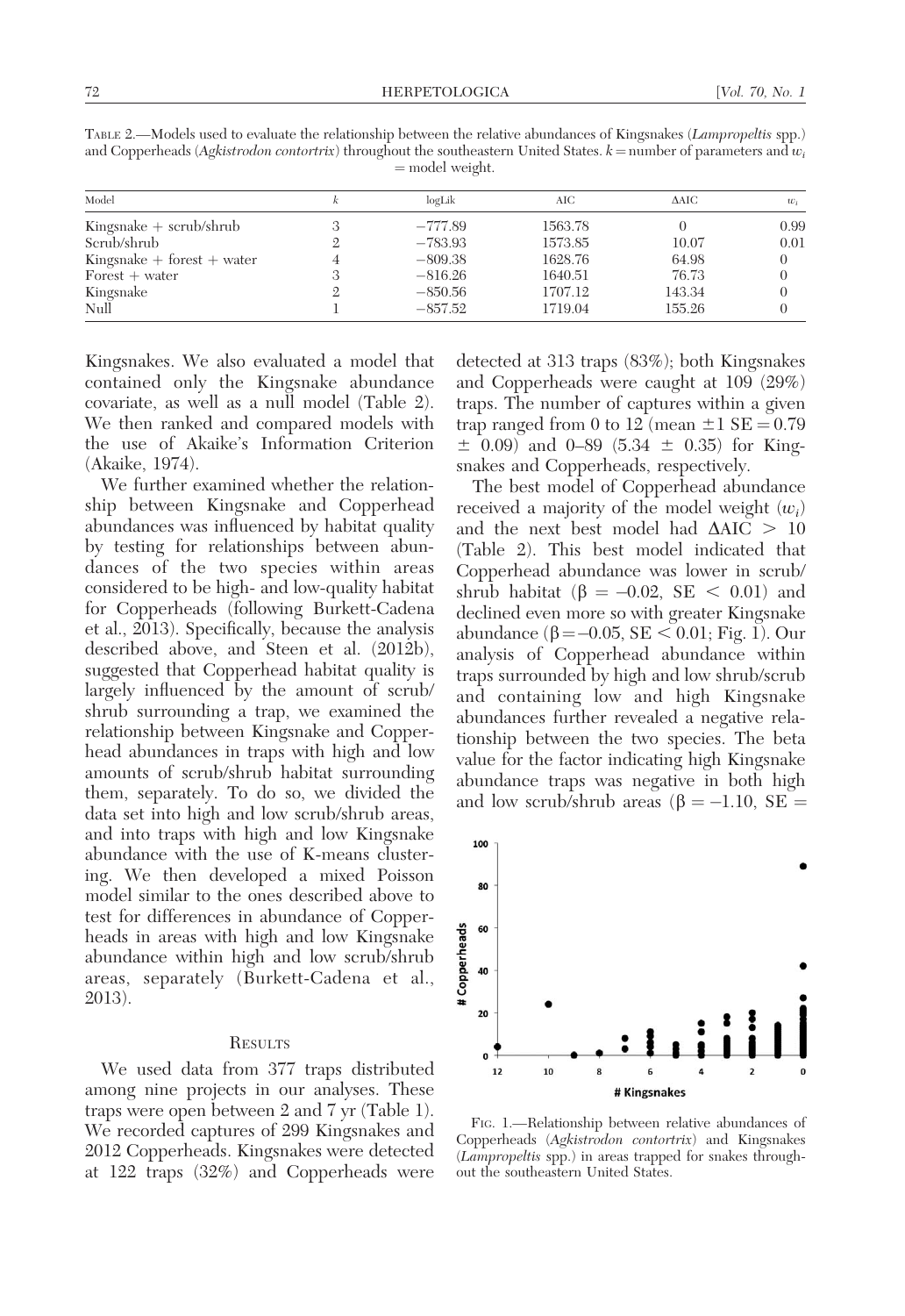

FIG. 2.—Mean number of Copperheads (Agkistrodon contortrix) caught in areas of high and low scrub/shrub, and high and low relative abundance of Kingsnakes (*Lampropeltis* spp.). Numbers indicate sample size (traps).

0.51;  $\beta = -0.30$ , SE = 0.08, respectively; Fig. 2)—suggesting a negative relationship between abundances of the two species regardless of habitat quality.

Plots of Copperhead and Kingsnake abundance revealed the presence of potential outliers (Fig. 1). We therefore used the package influence.ME (Nieuwenhuis et al., 2012) to calculate Cook's distance for each observation in our data set, which identified two outliers (Cook's distance  $= 3.54$  and 1.66). Removal of the outliers did not qualitatively affect the results for any analysis.

#### **DISCUSSION**

By quantitatively examining trends between the abundances of Kingsnakes and Copperheads on a large geographic scale, we generated results that conformed to hypotheses that had emerged from qualitative descriptions of site-specific observations. Specifically, while controlling for important largescale habitat features, our data revealed a negative relationship between the relative abundances of Copperheads and Kingsnakes. Therefore, our results provide support for the common suggestion that Kingsnake declines in the southeastern United States, and an associated decrease in predation pressure, have caused a release of Copperhead populations.

A dense population of snakes within a given area may be able to regulate prey populations (Nowak et al., 2008) and this is likely a fruitful topic for future research. If Kingsnakes are indeed regulating Copperhead populations, the general public is likely to perceive Kingsnake foraging as a valuable ecosystem service. Indeed, some individuals already relocate incidentally encountered Kingsnakes to their property in hopes of reducing abundances of venomous snakes (personal observation); however, the efficacy of this practice is questionable and relocating Kingsnakes may increase their risk of mortality (e.g., Reinert and Rupert, 1999).

Populations of predators and prey may cyclically fluctuate over time because of multitrophic interactions (Krebs et al., 1995). We did not set out to identify whether these patterns are occurring. Our study attempted to determine whether there was an association between the relative abundance (or current absence) of Kingsnakes in a given area and the relative abundance of a known prey item, Copperheads. To date, locales that have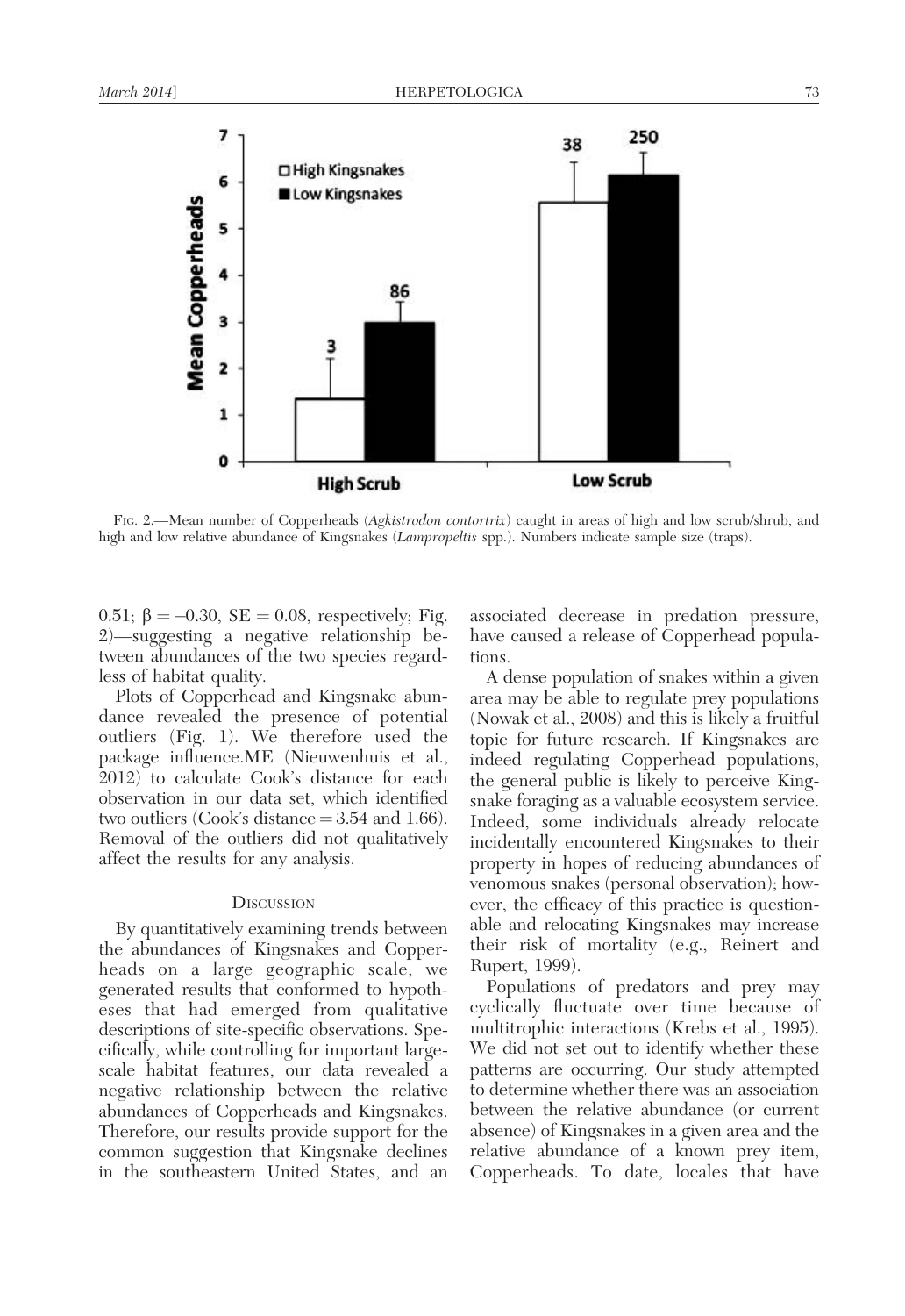experienced Kingsnake declines have not reported rebounds; thus, we suggest our results may not be applicable to patterns associated with cyclical fluctuations.

Because our study was correlative, we cannot rule out alternative explanations for the patterns we identified; it is important to consider that our study does not account for the complex relationships between life history, habitat change, and resource use (e.g., Durso et al., 2013) for Kingsnakes and Copperheads throughout the southeastern United States. It is possible that the patterns we observed are caused by an increase in Copperhead abundance leading to a decrease in the relative abundance of Kingsnakes. For example, an increased number of Copperheads could increase competition for certain resources (e.g., prey). Both species take a wide variety of prey, however, suggesting that individual resources are unlikely to be limiting; furthermore, Kingsnakes likely feed primarily on ectothermic prey, whereas Copperheads preferentially consume endothermic vertebrates (Ernst and Ernst, 2003). Similarly, Copperheads could be less detectable where Kingsnakes are more abundant because of changes in behavior, such as increased antipredator responses (Greene, 1988). If Copperheads are indeed less detectable where Kingsnakes are abundant, we suggest that this is probably because of the close relationship between abundance and detection (i.e., a species is less detectable when it is rare; e.g., Durso et al., 2011) and therefore consistent with our overall hypothesis. Finally, our best available data regarding Copperhead habitat preferences were based on landscape-scale information and directly relevant to species occupancy, not abundance. Informative results may be obtained from research that identifies smallscale habitat preferences and evaluates their influence on snake abundances and capture probabilities. Similarly, if long-term snake demography data were available, we might be able to investigate how habitat change has influenced snake populations over time. Those data do not currently exist on a large scale.

Although snakes can be model organisms for some ecological phenomena (Shine and Bonnet, 2000), their secretive nature makes them difficult subjects for investigations of population and community ecology (Vitt, 1987). Evidence for interspecific interactions between snakes is mounting (Luiselli, 2003, 2006; Steen et al., 2013b, 2014); however, this evidence generally pertains to the ecological process of competition. We have demonstrated that snakes may regulate populations of other snakes through predator/prey relationships. Furthermore, we describe an unanticipated outcome of the Kingsnake declines that result from unknown causes (Winne et al., 2007). Specifically, the relative abundance of Copperheads may increase across the southeastern United States if additional Kingsnake populations crash and disappear. This shifting composition of snake assemblages in the southeastern United States could have wideranging effects within relevant ecological systems. Given that snake populations are declining worldwide (Reading et al., 2010), similar effects might be occurring elsewhere.

Acknowledgments.—The Jones Center project was partially funded by the Florida Fish and Wildlife Conservation Commission's Wildlife Legacy Initiative program and the U.S. Fish and Wildlife Service's (USFWS) State Wildlife Grants program (Grant SWG 05-020, Agreement 060010). Matching funds were provided by the University of Florida and Joseph W. Jones Ecological Research Center. Work at Camp Shelby would not have been possible without the financial support of the Mississippi Army National Guard, and collaboration with the DeSoto National Forest, MDWFP, MNHP, and the USFWS. WBS would like to thank the EPA STAR program for financial support. We thank the many field technicians who provided assistance checking and maintaining traps for the all the projects. M. Simmons and J. C. Brock provided assistance generating and managing the land-cover data. K. Barrett provided helpful comments on an earlier draft of the manuscript.

#### LITERATURE CITED

- Akaike, H. 1974. A new look at the statistical model identification. IEEE Transactions on Automatic Control AC-19:716–723.
- Anderson, D.R. 2001. The need to get the basics right in wildlife field studies. Wildlife Society Bulletin 29:1294– 1297.
- Bates, D., M. Maechler, and B. Bolker. 2011. lme4: linear mixed-effects models using S4 classes. R package version 0.999375-42. Available at http://CRAN. R-project.org/package=lme4.
- Baxley, D., and C. Qualls. 2009. Habitat associations of reptile and amphibian communities in longleaf pine habitats of south Mississippi. Herpetological Conservation and Biology 3:295–305.
- Burgdorf, S.J., D.C. Rudolph, R.N. Conner, D. Saenz, and R.R. Schaefer. 2005. A successful trap design for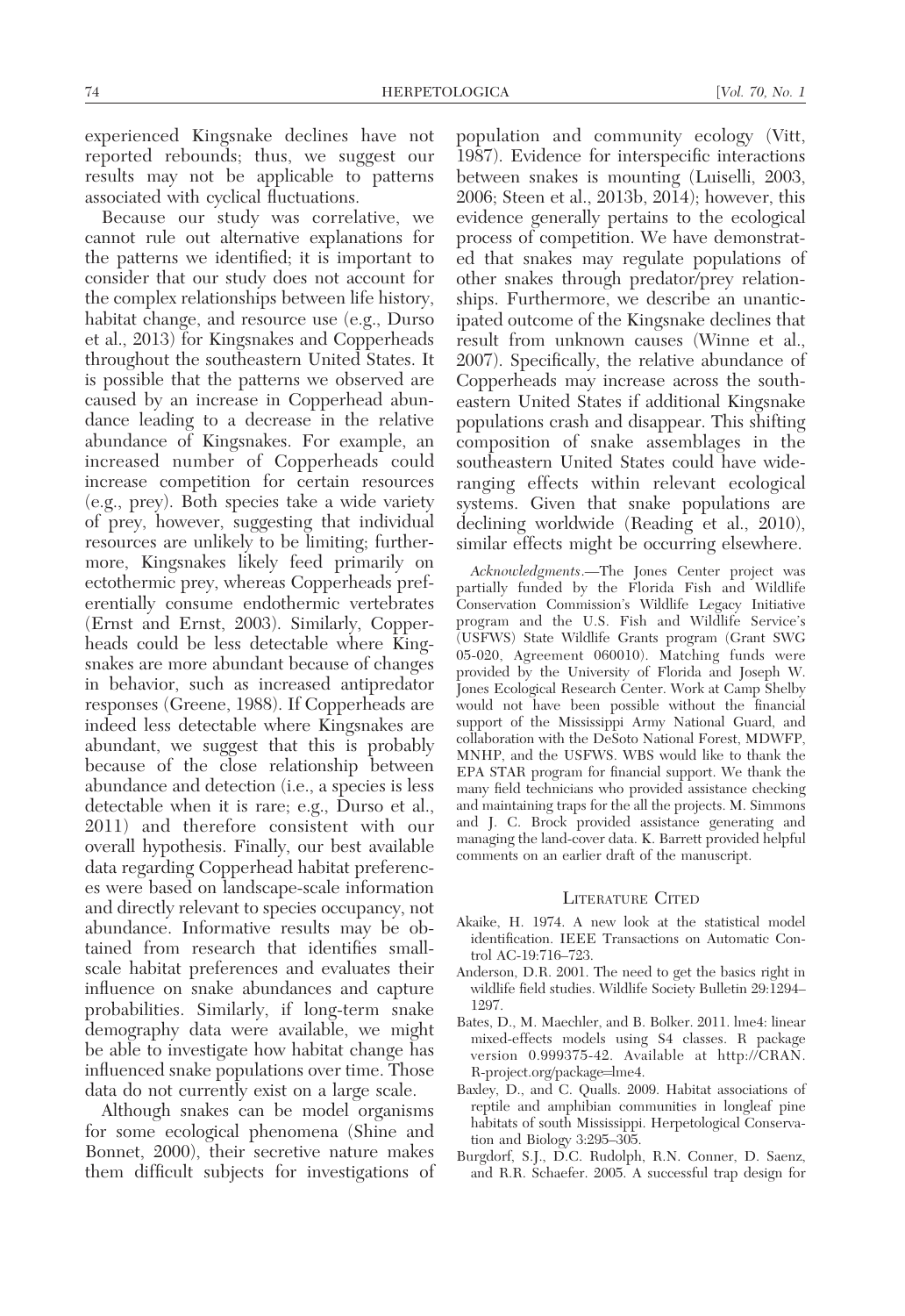capturing large terrestrial snakes. Herpetological Review 36:421–424.

- Burkett-Cadena, N.D., C.J.W. McClure, L.K. Estep, and M.D. Eubanks. 2013. Hosts or habitats: what drives the spatial distribution of mosquitoes? Ecosphere 4:art30. http://dx.doi.org/10.1890/ES13-00009.1.
- Campbell, E.W., III, A.A.Y. Adams, S.J. Converse, T.H. Fritts, and G.H. Rodda. 2012. Do predators control prey species abundance? An experimental test with brown treesnakes on Guam. Ecology 93:1194–1203.
- Dorcas, M.E., J.D. Willson, R.N. Reed, R.W. Snow, M.R. Rochford, M.A. Miller, W.E. Meshaka, Jr., P.T. Andreadis, F.J. Mazzotti, C.M. Romagosa, and K.M. Hart. 2012. Severe mammal declines coincide with proliferation invasive Burmese pythons in Everglades National Park. Proceedings of the National Academy of Sciences 109:2418–2422.
- Durso, A.M., J.D. Willson, and C.T. Winne. 2011. Needles in haystacks: Estimating detection probability and occupancy of rare and cryptic snakes. Biological Conservation 144:1508–1515.
- Durso, A.M., J.D. Willson, and C.T. Winne. 2013. Habitat influences diet overlap in aquatic snake assemblages. Journal of Zoology 291:185–193.
- Ernst, C.H., and E.M. Ernst. 2003. Snakes of the United States and Canada. Smithsonian Institution Press, USA.
- Gibbons, J.W., D.E. Scott, T.J. Ryan, K.A. Buhlmann, T.D. Tuberville, B.S. Metts, J.L. Greene, T. Mills, Y. Leiden, S. Poppy, and C.T. Winne. 2000. The global decline of reptiles, déjà vu amphibians. BioScience 50:653–666.
- Greene, H.W. 1988. Antipredator mechanisms in reptiles. Pp. 1–152 in C. Gans, and R.B. Huey (Eds.), Biology of the Reptilia. Vol. 16, Ecology B: Defense and Life History. Alan R. Liss, USA.
- Guyer, C., M.A. Bailey, J.N. Holmes, J.A. Stiles, and S.H. Stiles 2007. Herpetofaunal response to Longleaf Pine ecosystem restoration, Conecuh National Forest, Alabama. Final report to Alabama Department of Conservation and Natural Resources and the US Forest Service, USA.
- Homer, C., C. Huang, L. Yang, B.K. Wylie, and M. Coan. 2004. Development of a 2001 National Land Cover Database for the United States. Photogrammetric Engineering and Remote Sensing 70:829–840.
- King, R.B., J.M. Ray, and K.M. Stanford. 2006. Gorging on gobies: beneficial effects of alien prey on a threatened vertebrate. Canadian Journal of Zoology 84:108–115.
- Krebs, C.J., S. Boutin, R. Boonstra, A.R.E. Sinclair, J.N.M. Smith, M.R.T. Dale, K. Martin, and R. Turkington. 1995. Impact of food and predation on the snowshoe hare cycle. Science 269:1112–1115.
- Krysko, K.L., and D.J. Smith. 2005. The decline and extirpation of the kingsnake in Florida. Pp. 132–141 in W.E. Meshaka, Jr., and K.J. Babbitt (Eds.), Amphibians and Reptiles: Status and Conservation in Florida. Krieger Publishing Company, USA.
- Lee, J.R. 2009. The herpetofauna of the Camp Shelby Joint Forces Training Center in the Gulf Coastal Plain of Mississippi. Southeastern Naturalist 8:639–652.
- Lindell, L.E., and A. Forsman. 1996. Density effects and snake predation: Prey limitation and reduced growth

rate of adders at high density of conspecifics. Canadian Journal of Zoology 74:1000–1007.

- Linehan, J.M., L.L. Smith, and D.A. Steen. 2010. Ecology of the eastern kingsnake (Lampropeltis getula getula) in a longleaf pine (Pinus palustris) forest in southwestern Georgia. Herpetological Conservation and Biology 5:94–101. http://www.herpconbio.org/Volume\_5/ Issue\_1/Linehan\_etal\_2010.pdf.
- Lourdais, O., X. Bonnet, R. Shine, D. DeNardo, G. Naulleau, and M. Guillon. 2002. Capital-breeding and reproductive effort in a variable environment: a longitudinal study of a viviparous snake. Journal of Animal Ecology 71:470–479.
- Luiselli, L. 2003. Do snakes exhibit shifts in feeding ecology associated with the presence or absence of potential competitors? A case study from tropical Africa. Canadian Journal of Zoology 81:228–236.
- Luiselli, L. 2006. Resource partitioning and interspecific competition in snakes: the search for general geographical and guild patterns. Oikos 114:193–211.
- Madsen, T., and R. Shine. 2000. Silver spoons and snake body sizes: prey availability early in life influences longterm growth rates of free-ranging pythons. Journal of Animal Ecology 69:952–958.
- Mount, R.H. 1980. The Reptiles and Amphibians of Alabama. University of Alabama Press, USA.
- Nieuwenhuis, R., M.T. Grotenhuis, and B. Pelzer. 2012. Influence.ME: tools for detecting influential data in mixed effects models. R Journal 4:38–47.
- Nowak, E. M., T. C. Theimer, and G. W. Schuett. 2008. Functional and numerical responses of predators: Where do vipers fit in the traditional paradigms? Biological Reviews 83:601–620.
- Pyron, R.A., and F.T. Burbrink. 2009a. Systematics of the common kingsnake (Lampropeltis getula; Serpentes: Colubridae) and the burden of heritage in taxonomy. Zootaxa 2241:22–32.
- Pyron, R.A., and F.T. Burbrink. 2009b. Lineage diversification in a widespread species: Roles for niche divergence and conservatism in the common kingsnake, Lampropeltis getula. Molecular Ecology 18:3443–3457.
- Reading, C.J., L.M. Luiselli, G.C. Akani, X. Bonnet, G. Amori, J-M. Ballouard, E. Filippi, G. Naulleau, D. Pearson, and L. Rugiero. 2010. Are snake populations in widespread decline? Biology Letters 6:777–780.
- Reinert, H.K., and R.P. Rupert, Jr. 1999. Impacts of translocation on behavior and survival of Timber Rattlesnakes, Crotalus horridus. Journal of Herpetology 33:45–61.
- Rudolph, D.C., S.J. Burgdorf, R.R. Schaefer, R.N. Conner, and R.W. Maxey. 2006. Status of Pituophis ruthveni (Louisiana Pine Snake). Southeastern Naturalist 5:463–472.
- Shine, R., and X. Bonnet. 2000. Snakes: A new ''model organism'' in ecological research? Trends in Ecology and Evolution 15:221–222.
- Smith, L.L., and C.K. Dodd, Jr. 2003. Wildlife mortality on U.S. Highway 441 across Paynes Prairie, Alachua County, Florida. Florida Scientist 66:128–140.
- Sperry, J.H., and P.J. Weatherhead. 2008. Prey-mediated effects of drought on condition and survival of a terrestrial snake. Ecology 89:2770–2776.
- Stapleton, S.P., K.J. Sash, D.B. Means, W.E. Palmer, and J.P. Carroll. 2008. Eastern Kingsnake (Lampropeltis g.